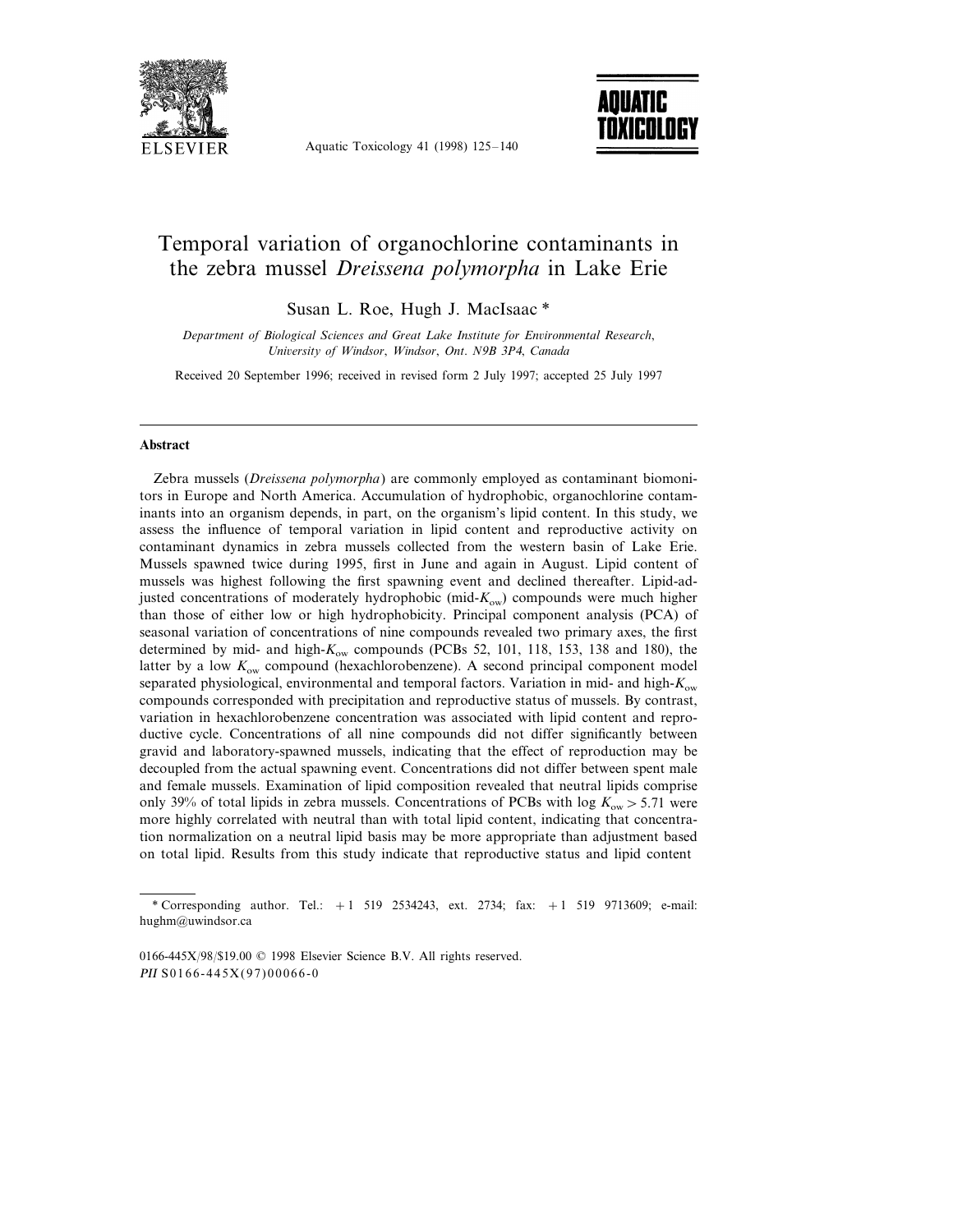affect contaminant dynamics in zebra mussels and that these factors require consideration when mussels are deployed as biomonitors. © 1998 Elsevier Science B.V. All rights reserved.

*Keywords*: Zebra mussel; Biomonitor; Organochlorine contaminants; PCBs; Lipid; Reproduction; Great Lakes

## **1. Introduction**

Polychlorinated organic contaminants are typically present in extremely low concentrations in lake and river water, but some readily accumulate in biota. Because of this property, biomonitors have been used successfully to identify and quantify polychlorinated organic contaminants in aquatic environments (Goldberg et al., 1978; Phillips, 1980; Duursma et al., 1984; Claisse, 1989). Mussels are particularly useful biomonitors owing to their large size, sedentary nature, long life and suspension feeding mode.

Zebra mussels have been used extensively in Europe as biomonitors of heavy metal and organochlorine contaminant exposure (Duursma et al., 1984; Kraak et al., 1991; Giese and Krüger, 1992; Mersch et al., 1992). Owing to their hydrophobic nature, most organochlorine compounds readily partition into the lipid fraction of aquatic biota. *Dreissena polymorpha* has a relatively high lipid content, 9–15% of dry weight, making it especially suitable to monitor trace organic contaminants (Mersch et al., 1992; Fisher et al., 1993; Bruner et al., 1994). Zebra mussels bioaccumulate organic contaminants up to one order of magnitude higher than other bivalves in the Great Lakes (Brieger and Hunter, 1993; Fisher et al., 1993). As the North American distribution of the zebra mussel has expanded to include most river systems in temperate eastern North America, so too has its use as a biomonitor.

Equilibrium partitioning is the principal mechanism used to explain the differential accumulation of hydrophobic chemicals into lipid compartments of aquatic biota (Mackay, 1982; Tanabe et al., 1987; Hummel et al., 1989, 1990; Secor et al., 1993). Among the assumptions implicit to this theory are that the system is in equilibrium and that lipid content remains constant over time (Connell, 1988). However, the lipid pool in bivalves fluctuates seasonally. For example, Bruner et al. (1994) demonstrated that lipid concentrations in zebra mussels in Lake Erie were highest during June and July and lowest during spring and autumn and suggested that these patterns resulted from reproductive activity.

Considering that the reproductive effort in *D*. *polymorpha* is high, comprising up to 45% of annual production (Sprung, 1995), reproductive activities may impact lipid and, consequently, contaminant dynamics. For example, if lipid levels change faster than contaminant dynamics can accommodate, then non-equilibrium or quasi-state conditions may persist. Previous research has measured lipid content and contaminant concentrations only a few times a year and/or sampling purposefully avoided the reproductive season. By conducting concurrent analyses of mussel reproductive status, lipid content and composition and relevant environmental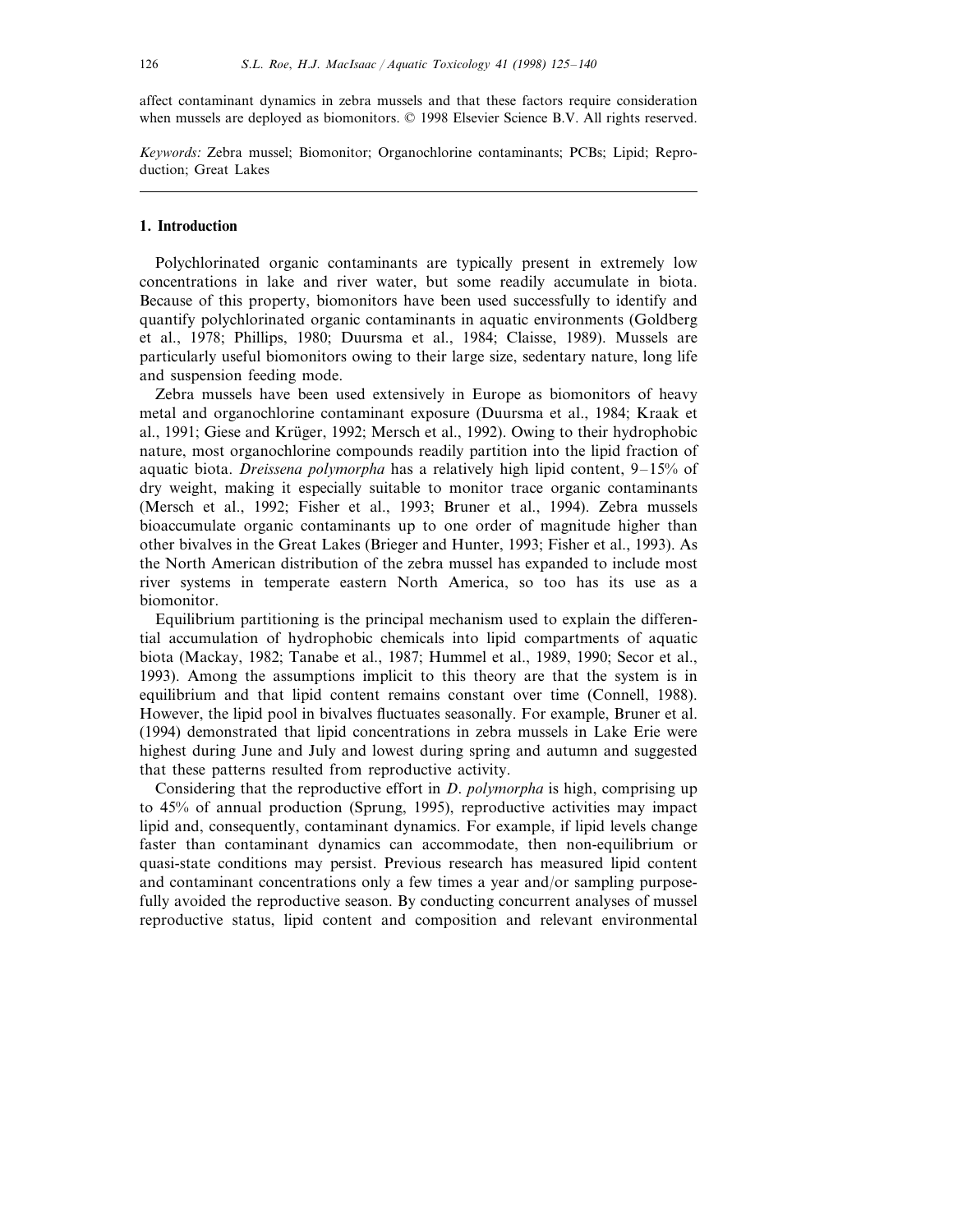factors, we assess the role of reproductive development and spawning activity in altering contaminant body burdens.

#### **2. Materials and methods**

#### 2.1. *Study site*

Zebra mussels were collected from a chemically contaminated site in western Lake Erie 1 km offshore from the Fermi Nuclear Plant in southeastern Michigan (Fig. 1). The site is  $\sim$  7 m deep and covered with a dolomite bedrock bottom. This site is directly downstream from the Detroit River outflow, from which it receives municipal and industrial waste discharges. These discharges are contaminated with a variety of complex hydrophobic organic compounds and heavy metals (Oliver and Bourbonniere, 1985; Furlong et al., 1988). PCB concentrations in sediment near the study site average 365 ng g<sup>-1</sup> (Oliver and Bourbonniere, 1985; Furlong et al., 1988). Polychlorinated biphenyls (PCBs) are made available to biota at the site via re-suspension of contaminated sediment (Fallon and Horvath, 1985).

#### 2.2. *Sample collection and preparation*

Mussels were gathered usually every 10–14 days between May and October 1995, for a total of 14 collections. On each date, three replicates of several hundred mussels each were obtained by towing a benthic D-net trawl along the lake bottom. Three consecutive 300 m tows, each representing one replicate, were taken running south to north, parallel to the Michigan shoreline (Fig. 1). The starting point for the first tow was located via a global positioning system (Garmin). Mussels were thoroughly rinsed in lake water and placed in coolers containing lake water for transport to the lab.



Fig. 1. Location of *D*. *polymorpha* sampling site in western Lake Erie. Transect lengths are not to scale.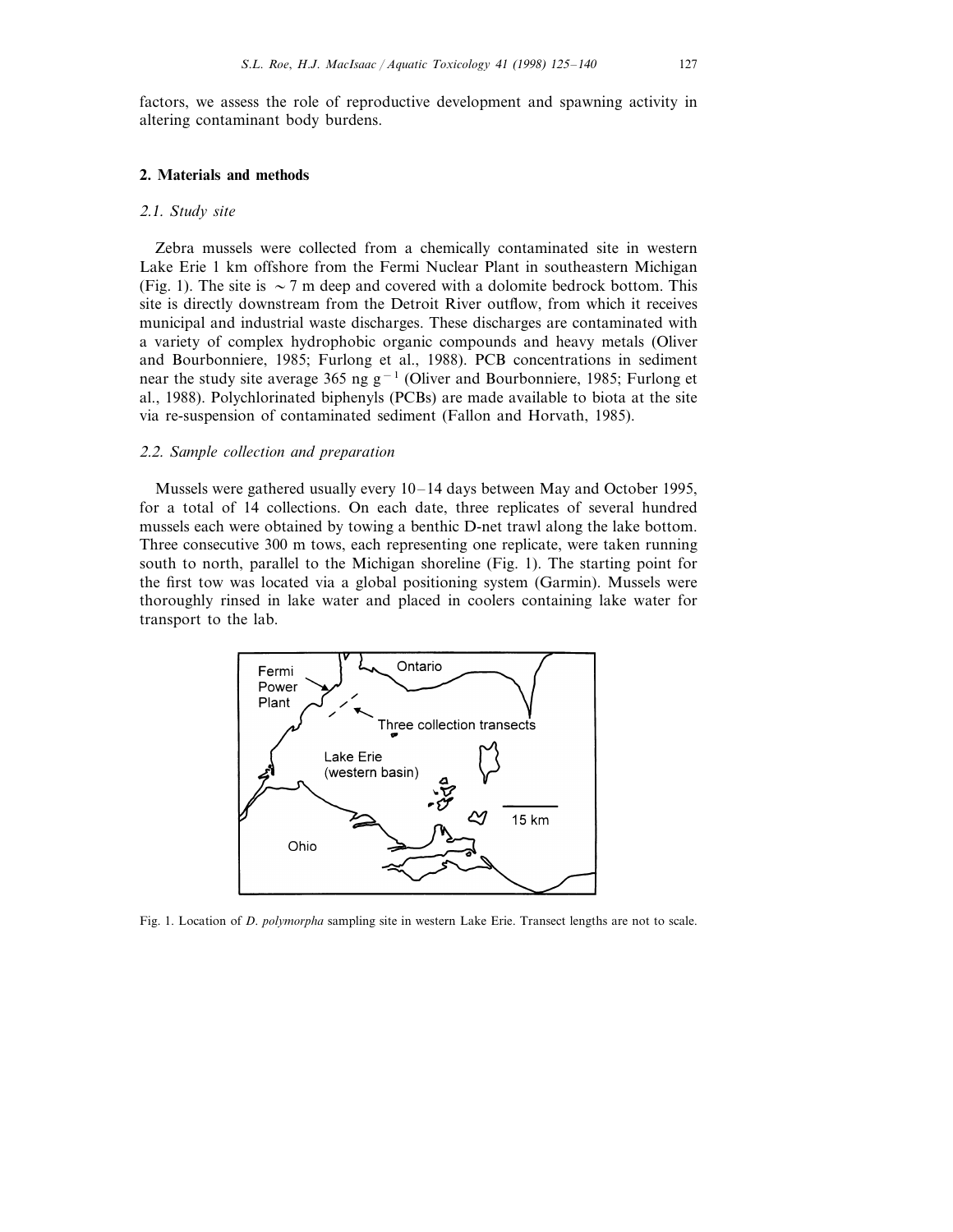The bottom temperature, Secchi disk depth and water depth were measured on each sampling date. Bulk surface water samples were collected in 20 l carboys for use in laboratory aquaria. Water samples for chlorophyll *a* analysis were taken with a modified Schindler–Patalis trap lowered to approximately 0.5 m above the lake bottom. Water was emptied into 1 l amber bottles. Samples for chlorophyll *a* analysis were filtered onto acetate filters  $(0.8 \text{-} \mu \text{m})$ ; Gelman Sciences), which were then dissolved in 20 ml of 90% acetone, and stabilized with magnesium carbonate. Samples were extracted in the dark overnight at 5°C, centrifuged and absorbance measured with a narrow band spectrophotometer according to Lind (1979). Precipitation data was obtained later from the Michigan Department of Agriculture/ Michigan State University Climatological Services, East Lansing, MI. Daily totals for ten stations along the Detroit River were averaged. The average daily rainfall between sampling dates was then calculated.

A random sub-sample of 15–20 mm mussels from each replicate was immediately wrapped in hexane-rinsed foil and frozen at  $-20^{\circ}$ C until lipid and contaminant analysis could be performed. Remaining mussels were transferred to three 40-l aerated, glass aquaria containing lake water collected and glass-fibre filtered (Whatman  $0.7$ -µm retention) that day. Mussels were maintained in a cold room at 12–14°C, with replicates in separate aquaria.

On each date, 30 mussels from each replicate were dissected and microscopically examined to determine status of reproductive maturity (Fisher et al., 1993). Female mussels were scored on a scale of  $0-4$  reflecting their reproductive state:  $0 =$  spent;  $1 =$ immature with sexes indistinguishable;  $2 =$ immature with sexes differentiated;  $3 =$ less than 50% oocytes mature; and  $4 =$ greater than 50% of oocytes mature. Although male mussels were counted, they were not scored as to their reproductive development. Sex ratio was calculated only on dates when the sex of all mussels could be ascertained (i.e. all mussels greater than or equal to stage 2). For the purpose of calculating a mean reproductive state of females, sex ratio was used to adjust the number of mussels at stages 0 and 1 to include females only for all other samples. Mean reproductive state of females for each replicate was calculated as:

$$
R = \frac{\sum_{i=1}^{n} V_i}{n}
$$

where  $R$  is the mean reproductive state,  $V$  is the reproductive score and  $n$  is the number of female mussels examined. The relationship between date and reproductive state of females was examined through a two-way  $\chi^2$ -test of association.

Whenever possible, the diameter of ten randomly-selected oocytes from each female were measured using a squash mount preparation of the gonad sac and an ocular micrometer (Nichols, 1993). Mean oocyte diameter per replicate was calculated using mean egg diameters of each female in the replicate. Analysis of variance (ANOVA) was used to test the effect of date on mean oocyte size (i.e. experimental unit; Hurlbert and White (1993)).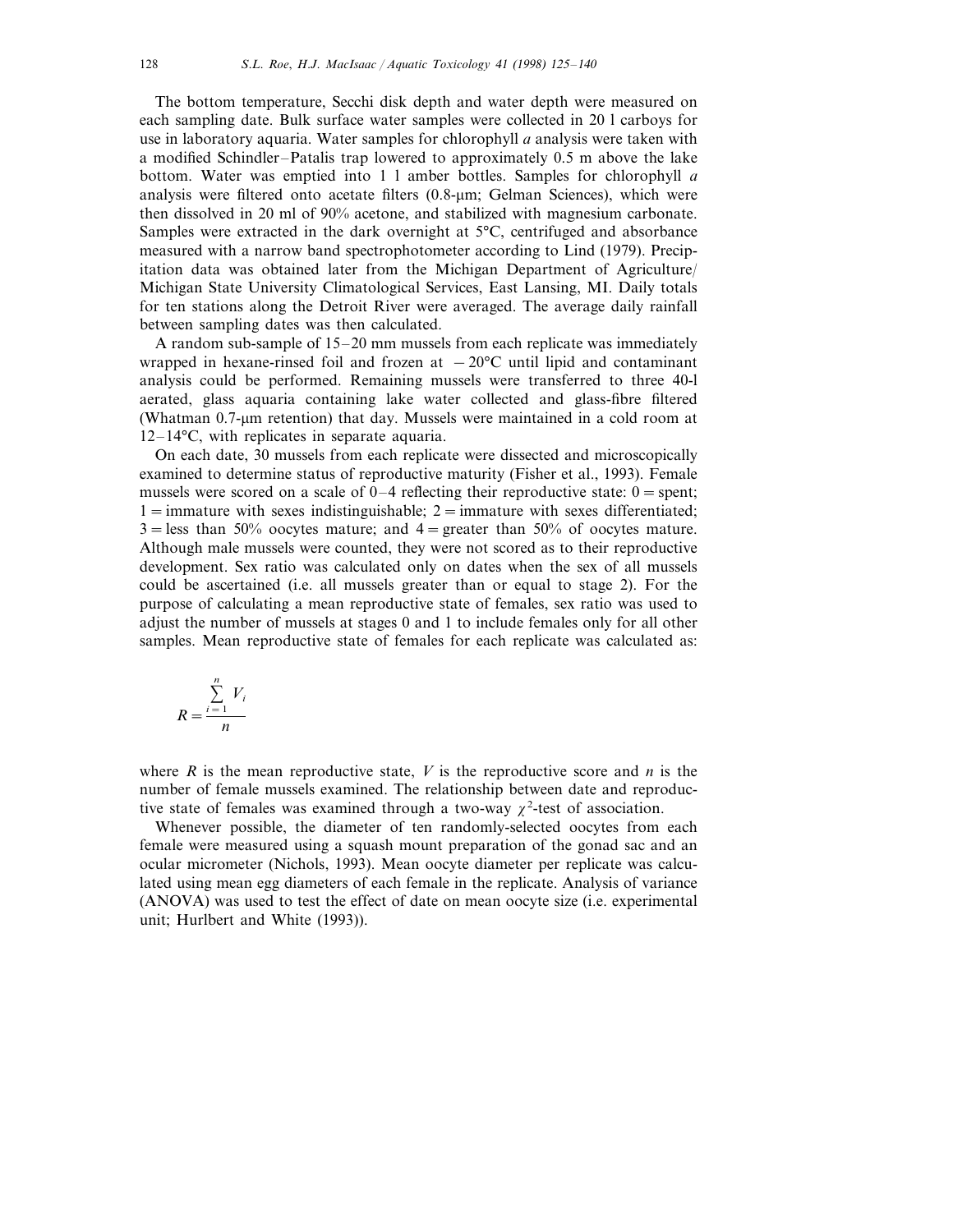## 2.3. *Mussel contaminant and lipid analyses*

Replicate samples of mussels from 11 of the 14 collection dates and laboratoryspawned male and females mussels (see Section 2.4) were selected for organic chemical analysis. Sample preparation and contaminant analysis followed techniques of Lazar et al. (1992) and IUPAC nomenclature. Of the 49 chemicals quantified in zebra mussel soft tissues, nine contaminants were selected to examine the effects of time, physiological status (i.e. mussel lipid content and reproductive status) and environmental (i.e. temperature, chlorophyll *a*, Secchi depth and precipitation) factors on chemical body burdens. Chemicals were chosen based on a complete temporal profile, relevance to published literature and representative low- (HCB (hexachlorobenzene), PCB 31/28 and PCB 52), mid- (PCB 101, PCB 118 and PCB 138) and high-*K*ow compounds (PCB 153, PCB 180 and PCB 206). A principal component analysis (PCA) was performed on  $log_{10}(x + 1)$  wet-mass concentrations of the nine selected compounds using varimax rotation (Wilkinson et al., 1992; Tabachnick and Fidell, 1996).

Concurrent with contaminant extraction, total lipid content of soft mussel tissue was quantified gravimetrically (Lazar et al., 1992). Percent lipid content was arcsine (square root proportion) transformed to improve normality.

A second PCA was conducted to reduce dimensionality of physiological (reproductive status, gravimetric lipid concentration), environmental (Secchi depth, chlorophyll *a* concentration, water temperature and precipitation) and temporal (Julian date and reproductive cycle) parameters. Factor values from both PCAs were used in a multivariate regression model to examine the relationship between chemical principal components (dependent factors) and physiological, environmental and temporal principal components (independent factors).

Three replicates of each of sexually immature, gravid and spent mussels for each of the two reproductive cycles were selected for lipid class analysis. Total lipid was first extracted following Kates (1986). Extract (1 ml) was placed in a 2 ml glass vial secured with a Teflon-lined cap and frozen at  $-20^{\circ}$ C until lipid separation. Separation of the lipid classes was performed using an Iatroscan equipped with a flame ionization detector (Parrish, 1987). Percent neutral lipid content (wet-mass basis) was calculated by summing percents hydrocarbon, wax/sterol esters, methyl ester, triacylglycerol, free fatty acids, free aliphatic alcohol, free sterol and diacylglycerol. Percent polar lipid content (wet-mass basis) was calculated by summing percents acetone-mobile polar lipids and phospholipids. Temporal variation of neutral lipids and polar lipids was assessed with a multiple analysis of variance (MANOVA). The first factor was reproductive cycle (two spawning cycles), while the second factor was reproductive status (immature, gravid and spent). Lipid concentrations were arcsine (square root proportion) transformed to normalize data prior to analysis.

Implications of different lipid adjustments to contaminant concentrations were assessed for the selected group of chemicals.  $Log_{10}(x + 1)$  wet-mass chemical concentrations were correlated with the arcsine (square root proportion) concentrations of each of gravimetric total lipid (TLG), Iatroscan total lipid (TLI) and Iatroscan neutral lipid (NLI).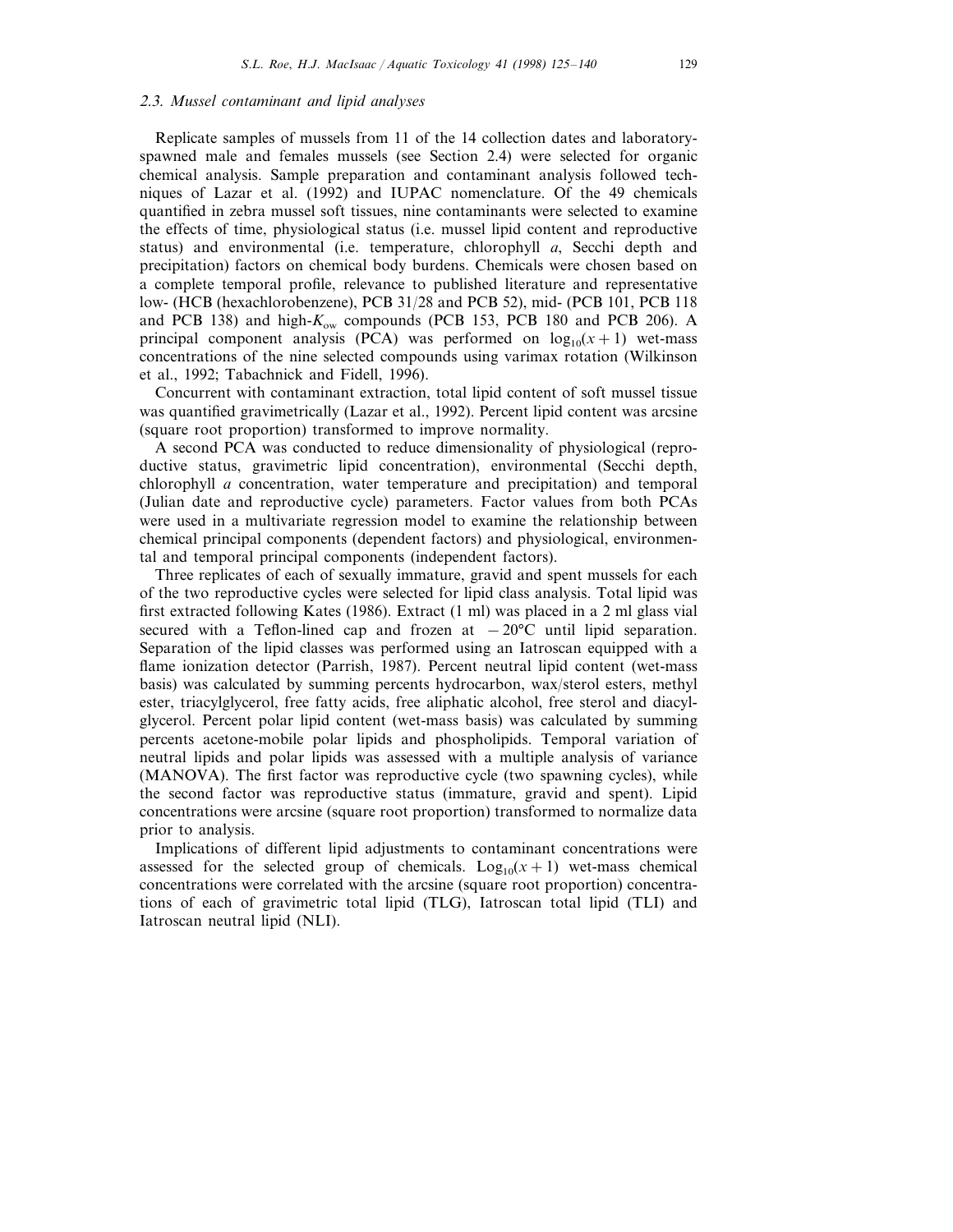# 2.4. *Effects of spawning*

To isolate the effect of spawning activity on contaminant body burdens, gravid mussels were induced to spawn in the laboratory. Following each mussel collection, a trial was conducted to determine whether mussels were competent to spawn. This procedure involved placement of twenty 15–20 mm mussels into individual 20-ml glass scintillation vials containing 9 ml of filtered lake water. Mussels were allowed to acclimate for 1 h at 23–25°C before adding 1 ml of 10−<sup>2</sup> M 5-hydroxytryptamine creatine sulphate salt (serotonin; Sigma) to induce spawning (Ram et al., 1993). At least 4 h was allotted for a response (Ram et al., 1993). If more than 50% of the mussels spawned during the trial, 500 mussels from each replicate (20 June and 20 July) or 100 mussels from each replicate (11 August) were similarly induced. After spawning, female and male mussels were kept separate, wrapped in hexane rinsed foil and frozen at  $-20^{\circ}$ C. Three to five spawned mussels were dissected and examined microscopically to determine if spawning had been complete. The effect of spawning activity was assessed by comparing percent lipid and chemical concentrations between gravid mussels and mussels spawned in the lab. Percent lipid and lipid-adjusted contaminant concentrations were analyzed separately. Paired *t*-tests with adjusted  $\alpha$ -values were used to test the hypotheses that there were no significant differences in either percent lipid content or lipid-adjusted concentrations of the nine selected contaminants between gravid and spent mussels (Sokal and Rohlf, 1995).

# **3. Results**

Water temperature, Secchi disc depth and chlorophyll *a* followed trends typically published for the area (Table 1; Leach (1993), Garton and Haag (1993)). Lake temperature increased from 11°C on 12 May to a maximum of 30°C on 11 August, after which it declined to 15°C by 4 October. Chlorophyll *a* concentration peaked on 20 June at 8.4 mg m<sup>−</sup><sup>3</sup> and again on 11 August at 8.2 mg m<sup>−</sup><sup>3</sup> . Very low chlorophyll *a* concentrations were detected ( $\lt$ 1 mg m<sup>-3</sup>) on 12 May or after 21 August. Secchi depth averaged  $2.68 + 0.13$  m, though no seasonal pattern was evident. Water depth was consistently 7 m.

The western basin of Lake Erie was subjected to a number of severe storms throughout the summer, though not reflected in precipitation results presented in Table 1. The most severe storm occurred on 15 and 16 July when a daily average of 28.8 and 24.2 mm of rain, respectively, was recorded over the ten selected stations. Other events occurred on 24 May (24.1 mm), 28 May (19.4 mm) and 3 October (16.4 mm).

The reproductive status of female mussels varied significantly over the summer season ( $P < 0.0001$ ;  $\chi^2$ -test). Zebra mussels spawned twice during the sampling period; the first spawning cycle began in mid-June and continued until early July, while the second cycle occurred during August (Fig. 2). Female mussels dominated the population on 13 June and 1 August, comprising  $65.6 + 1.1\%$  (S.E.M) and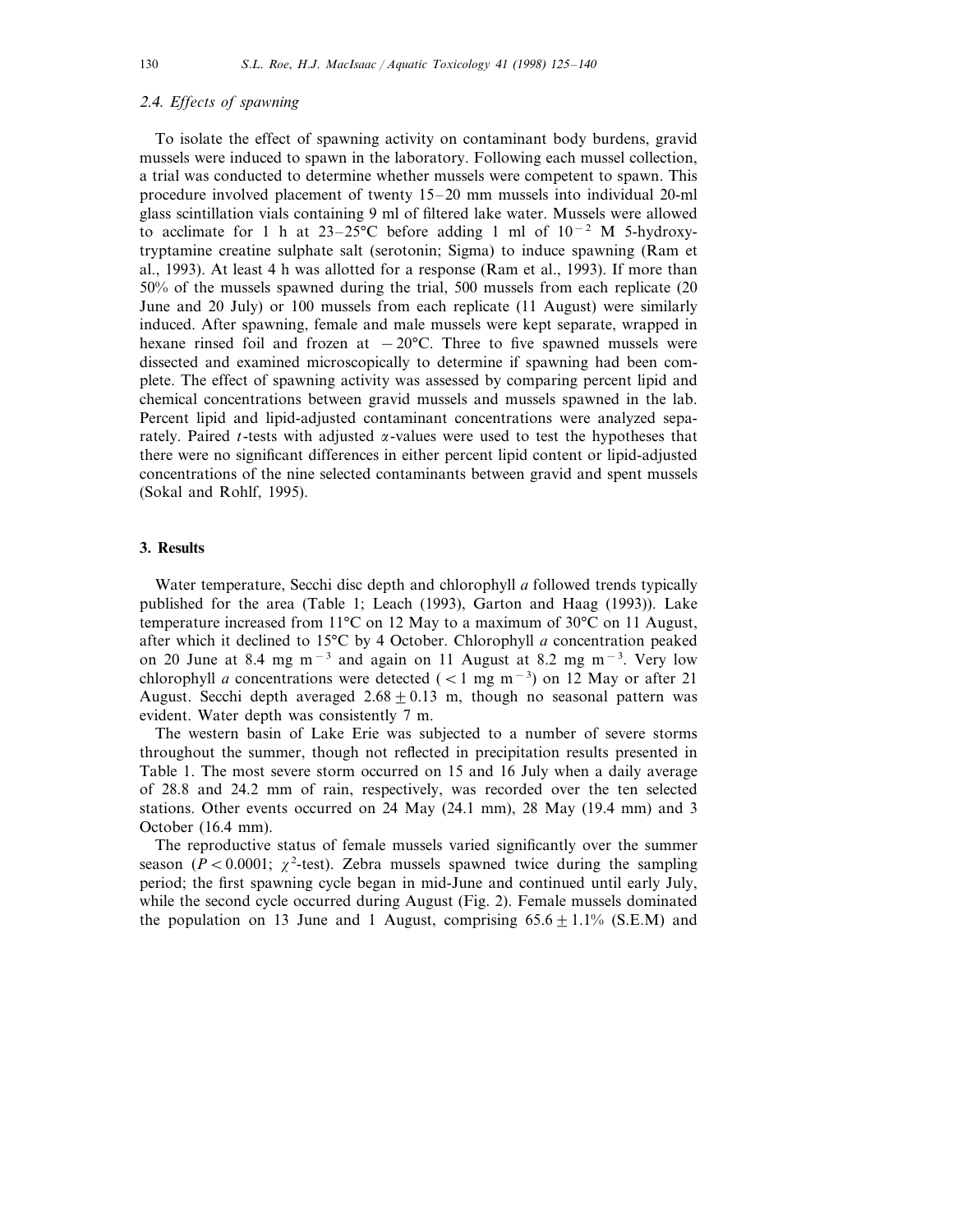Table 1 Physical conditions in western Lake Erie, adjacent to the Fermi nuclear power plant (Monroe, MI) during 1995

| Date         | Bottom temperature<br>$(^{\circ}C)$ | Secchi depth (m) | Chlorophyll a<br>$(mg m^{-3})$ | Precipitation<br>(mm) |
|--------------|-------------------------------------|------------------|--------------------------------|-----------------------|
| May 12       | 11                                  | 2.5              | n.d.                           | 3.4                   |
| May 25       | 15                                  | 3.8              | 1.6                            | 2.7                   |
| June 06      | 20                                  | 2.5              | 1.1                            | 2.2                   |
| June 13      | 18.6                                | 4.0              | 0.4                            | 0.2                   |
| June 20      | 23                                  | 1.5              | 8.4                            | 0.0                   |
| July 03      | 22                                  | 2.0              | 1.5                            | 4.7                   |
| July 20      | 25                                  | 2.8              | 4.9                            | 4.3                   |
| August 01    | 27                                  | 2.5              | 8.2                            | 4.3                   |
| August 11    | 30                                  | 2.2              | 4.2                            | 3.0                   |
| August 21    | 26                                  | 2.5              | 2.9                            | 4.1                   |
| September 01 | 23                                  | 4.0              | n.d.                           | 0.1                   |
| September 11 | 19.5                                | 3.0              | n.d.                           | 0.9                   |
| September 21 | 17.5                                | 2.5              | n.d.                           | 0.7                   |
| October 04   | 15.0                                | 3.0              | n.d.                           | 1.9                   |

Precipitation is the average daily rainfall between sampling dates. The value for 12 May is the average daily rainfall between 1 and 11 May.

n.d., Not detected.

 $61.1+1.1\%$  (S.E.M.) of the individuals collected on these dates, respectively. Mature oocytes were observed in females from 25 May through 11 August. Mean oocyte diameter ranged from  $54.8$  to  $87.9$  µm, though it did not vary significantly by date  $(P > 0.05$ ; ANOVA).

Lipid-adjusted concentrations of the nine selected contaminants varied little between 12 May and 3 July (Table 2). With the exception of HCB and PCB 206, contaminant concentrations increased 33–60% on 20 July relative to the previous sampling date. Concentrations then decreased slightly until 21 August, when a second, smaller increase occurred. Again, concentrations declined thereafter until the end of the study period. Concentrations were highest for PCBs with moderately high  $K_{\text{ow}}$  values and with 40–60% biphenyl chlorination. For example, PCB 138 and PCB 153 had the highest concentrations, while PCB 206 and HCB had the lowest (Table 2).

The first two principal components explained 52.0 and 15.9% of variation in the chemical data set, respectively. Principal component (PC) one was determined primarily by mid- and high-*K*ow compounds (PCBs 101, 52, 138, 118, 153 and 180), whereas, PC 2 was determined by HCB. PC 3 and PC 4 accounted for additional 14.7 and 13.7% of variability in the chemical data and were, respectively, determined by PCB 31/28 and PCB 206.

A second principal component analysis was conducted to assess variation in independent variables. This analysis identified four primary components. PC 1 (41.4% of variance) was associated with lipid content and reproductive cycle of mussels, and Julian date. Limnological data (chlorophyll *a*, Secchi depth and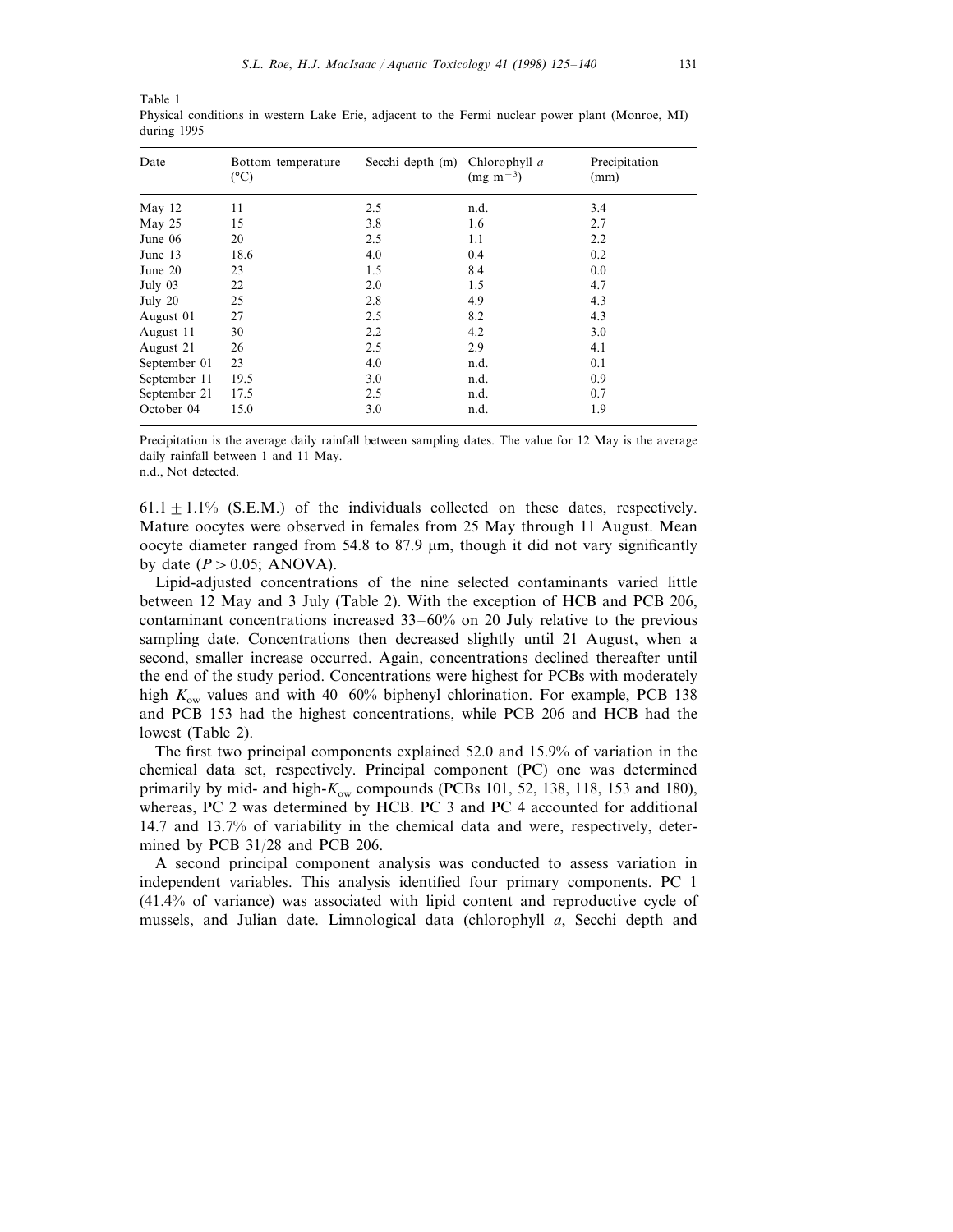| ł                                                                                                                                                                                                            |
|--------------------------------------------------------------------------------------------------------------------------------------------------------------------------------------------------------------|
| ntrations (µg kg <sup>-1</sup> lipid) of representative low-, mid- and high- $K_{\text{ew}}$ compounds. Total PCBs is the sum of<br>nean $($ $\pm$ S.E.M.) concer<br>י<br>יי<br><b>TIONICIA</b><br>ה היה היו |
| re presented<br>vas determined gravimetrically and is based on wet weight of soft tissue. Only six of the nine selected contaminant                                                                          |
| ere.<br>į                                                                                                                                                                                                    |

| )<br>}    |                            |                                                                                                                                                                                                        |                                                                                                                                                       |                                                                                                                                                                                                                                                                           |                                                                                                                                                           |                                                                                                                                                                                                                                                                        |                                                                                                                                                                                                                                                                                                             |                                                                                                                                                       |
|-----------|----------------------------|--------------------------------------------------------------------------------------------------------------------------------------------------------------------------------------------------------|-------------------------------------------------------------------------------------------------------------------------------------------------------|---------------------------------------------------------------------------------------------------------------------------------------------------------------------------------------------------------------------------------------------------------------------------|-----------------------------------------------------------------------------------------------------------------------------------------------------------|------------------------------------------------------------------------------------------------------------------------------------------------------------------------------------------------------------------------------------------------------------------------|-------------------------------------------------------------------------------------------------------------------------------------------------------------------------------------------------------------------------------------------------------------------------------------------------------------|-------------------------------------------------------------------------------------------------------------------------------------------------------|
| Jate      | ë                          | $\text{Low-}K_\text{ow}$                                                                                                                                                                               |                                                                                                                                                       | $Mid-K_{ow}$                                                                                                                                                                                                                                                              |                                                                                                                                                           | $High-K_{\rm ow}$                                                                                                                                                                                                                                                      |                                                                                                                                                                                                                                                                                                             | Total PCBs                                                                                                                                            |
|           |                            | HC <sub>B</sub>                                                                                                                                                                                        | PCB 31/28                                                                                                                                             | <b>PCB</b> 101                                                                                                                                                                                                                                                            | PCB 138                                                                                                                                                   | PCB 153                                                                                                                                                                                                                                                                | PCB 180                                                                                                                                                                                                                                                                                                     |                                                                                                                                                       |
|           | 4<br>$3 + 0.$              |                                                                                                                                                                                                        | 54.2 $\pm$ 18.3                                                                                                                                       |                                                                                                                                                                                                                                                                           | $590.3 \pm 163.7$                                                                                                                                         | $481.2 \pm 134.0$                                                                                                                                                                                                                                                      | 348.2 ± 94.8                                                                                                                                                                                                                                                                                                |                                                                                                                                                       |
|           | $\sim 10$                  | $25.7 \pm 7.7$<br>33.0 ± 5.6                                                                                                                                                                           | $76.6 \pm 7.0$                                                                                                                                        | $339.4 \pm 94.0$ $338.1 \pm 23.1$                                                                                                                                                                                                                                         | $559.3 \pm 49.7$                                                                                                                                          |                                                                                                                                                                                                                                                                        | $\begin{array}{l} 37.3 \pm 29.7 \\ 30.6 \pm 13.5 \\ 30.6 \pm 13.2 \\ 37.8 \pm 18.2 \\ 37.8 \pm 18.2 \\ 30.7 \pm 18.2 \\ 30.7 \pm 18.2 \\ 37.8 \pm 5.1 \\ 37.4 \pm 5.1 \\ 44.8 \pm 5.1 \\ 44.8 \pm 5.1 \\ 51.7 \pm 69.9 \\ 57.7 \pm 5.1 \\ 51.5 \pm 5.1 \\ 51.6 \pm 5.1 \\ 52.6 \pm 5.1 \\ 51.7 \pm 5.2 \\ $ | $5683.5 \pm 1511.6$<br>$5774.0 \pm 426.7$                                                                                                             |
| 3 June    | $\frac{1}{2}$              | $\begin{array}{l} 27.2 \pm 1.0 \\ 29.2 \pm 1.6 \\ 25.7 \pm 3.0 \\ 25.7 \pm 3.0 \\ 20.1 \pm 2.2 \\ 20.1 \pm 2.2 \\ 20.1 \pm 2.3 \\ 35.5 \pm 4.3 \pm 6.5 \\ 41.3 \pm 3.5 \\ 32.7 \pm 3.6 \\ \end{array}$ | $69.0 + 5.2$<br>$86.3 + 4.5$<br>$86.3 + 1.9$<br>$73.6 + 1.3$<br>$73.6 + 1.3$<br>$98.3 + 1.2.3$<br>$100.2 + 1.2.7$<br>$70.7 + 2.7.7$<br>$70.7 + 9.9.7$ | $\begin{array}{l} 324.3\pm18.1\\ 324.3\pm18.2\\ 345.2\pm18.2\\ 357.9\pm21.1\\ 605.8\pm7.7\\ 88.7\pm27.5\\ 588.7\pm27.5\\ 506.6\pm27.5\\ 500.1\pm73.9\\ 600.1\pm73.9\\ 60.6\pm3.8\\ 75.3\pm50.6\\ 75.3\pm50.6\\ 75.3\pm50.6\\ 75.3\pm50.6\\ 75.3\pm50.6\\ 75.3\pm50.6\\ 7$ | $\begin{array}{c} 538.0 \pm 46.2 \\ 603.4 \pm 40.7 \\ 573.6 \pm 21.9 \\ 916.3 \pm 5.8 \\ 819.3 \pm 17.0 \\ 819.3 \pm 17.0 \\ 817.9 \pm 137.1 \end{array}$ | $\begin{array}{l} 473.5\pm20.5\\ 442.2\pm21.5\\ 469.7\pm29.8\\ 469.7\pm29.8\\ 472.9\pm22.7\\ 714.9\pm12.1\\ 714.9\pm12.1\\ 663.7\pm117.6\\ 663.7\pm117.6\\ 663.7\pm117.6\\ 861.7\pm103.0\\ 861.7\pm103.0\\ 861.7\pm103.0\\ 861.7\pm103.0\\ 862.7\pm103.0\\ 862.7\pm10$ |                                                                                                                                                                                                                                                                                                             | $\begin{array}{c} 5367.3 \pm 318.8 \\ 6163.6 \pm 342.7 \\ 5852.6 \pm 299.4 \\ 9397.4 \pm 79.2 \\ 8539.6 \pm 239.3 \\ 8539.6 \pm 239.3 \\ \end{array}$ |
| June      | $\frac{1}{2}$              |                                                                                                                                                                                                        |                                                                                                                                                       |                                                                                                                                                                                                                                                                           |                                                                                                                                                           |                                                                                                                                                                                                                                                                        |                                                                                                                                                                                                                                                                                                             |                                                                                                                                                       |
| 3 July    | $1 + 0.4$<br>$\frac{4}{1}$ |                                                                                                                                                                                                        |                                                                                                                                                       |                                                                                                                                                                                                                                                                           |                                                                                                                                                           |                                                                                                                                                                                                                                                                        |                                                                                                                                                                                                                                                                                                             |                                                                                                                                                       |
| July      | $\frac{1}{2}$<br>1.3       |                                                                                                                                                                                                        |                                                                                                                                                       |                                                                                                                                                                                                                                                                           |                                                                                                                                                           |                                                                                                                                                                                                                                                                        |                                                                                                                                                                                                                                                                                                             |                                                                                                                                                       |
| August    | $\frac{1}{2}$<br>0.9       |                                                                                                                                                                                                        |                                                                                                                                                       |                                                                                                                                                                                                                                                                           |                                                                                                                                                           |                                                                                                                                                                                                                                                                        |                                                                                                                                                                                                                                                                                                             |                                                                                                                                                       |
| August    | $\frac{1}{2}$<br>0.9       |                                                                                                                                                                                                        |                                                                                                                                                       |                                                                                                                                                                                                                                                                           |                                                                                                                                                           |                                                                                                                                                                                                                                                                        |                                                                                                                                                                                                                                                                                                             |                                                                                                                                                       |
| August    | $0.6 \pm 0.$               |                                                                                                                                                                                                        |                                                                                                                                                       |                                                                                                                                                                                                                                                                           | $018.2 \pm 166.2$                                                                                                                                         |                                                                                                                                                                                                                                                                        |                                                                                                                                                                                                                                                                                                             | $0465.7 \pm 1302.6$                                                                                                                                   |
| September | $\frac{1}{2}$<br>0.6       |                                                                                                                                                                                                        |                                                                                                                                                       |                                                                                                                                                                                                                                                                           | $1003.8 \pm 114.4$                                                                                                                                        |                                                                                                                                                                                                                                                                        |                                                                                                                                                                                                                                                                                                             | 9468.8 ± 959.1                                                                                                                                        |
| October   | $0.6 \pm 0.1$              |                                                                                                                                                                                                        | $70.7 \pm$                                                                                                                                            |                                                                                                                                                                                                                                                                           | $798.6 \pm 135.2$                                                                                                                                         | $668.4 \pm 103.0$                                                                                                                                                                                                                                                      |                                                                                                                                                                                                                                                                                                             | $7508.7 \pm 1305.9$                                                                                                                                   |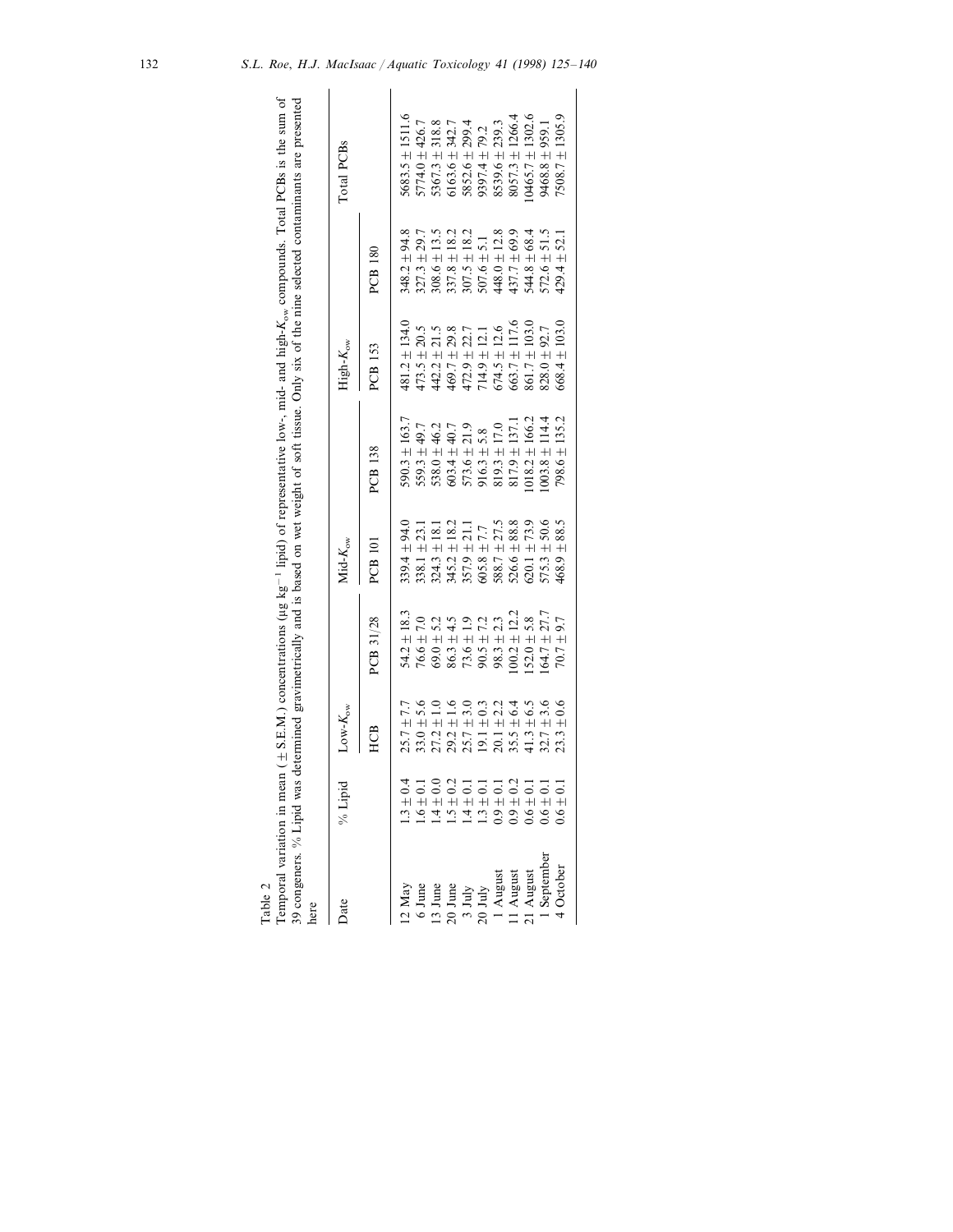bottom temperature) was represented by PC 2 (28.8%), while precipitation determined PC 3 (13.3%). PC 4 (8.9%) was determined by mussel reproductive state. Multiple regression analysis revealed that moderately high-*K*ow PCBs (PC 1 of chemical data set) were associated with precipitation (Wilks'  $\lambda = 7.3$ ;  $P < 0.001$ ) and reproductive state (Wilks'  $\lambda = 4.6$ ; *P* < 0.05), whereas, low- $K_{ow}$  compounds (HCB) correlated with lipid content, date and reproductive cycle (Wilks'  $\lambda = 16.9$ ; *P* < 0.001). Neither high- nor low-*K*ow compounds were correlated to limnological factors (Wilks'  $\lambda = 0.5$ ;  $P > 0.5$ ).

Iatroscan analysis revealed high levels of free fatty acids in mussel soft tissues, indicating the presence of oxidized lipid. Examination of individual lipid classes was, therefore, deemed inappropriate, though lipids were pooled into polar and neutral groups (Table 3). Both spawning cycle and reproductive status significantly influenced neutral lipid content  $(P < 0.05$ ; MANOVA) but not polar lipid content  $(P > 0.05)$ . The effect of reproductive status on neutral lipid content was also dependent on spawning cycle  $(P < 0.05)$ .



Fig. 2. Mean percent ( $\pm$  S.E.M.) lipid content (solid circles) of zebra mussels and mean (+S.E.M.) reproductive state (open bars) of female zebra mussels where:  $1 = \text{immuture}$ , sexes indistinguishable; 2 = immature, sexes separate; 3 = germinal vesicle in less than 50% of oocytes; 4 = germinal vesicle in more than 50% of oocytes;  $0 =$ spent.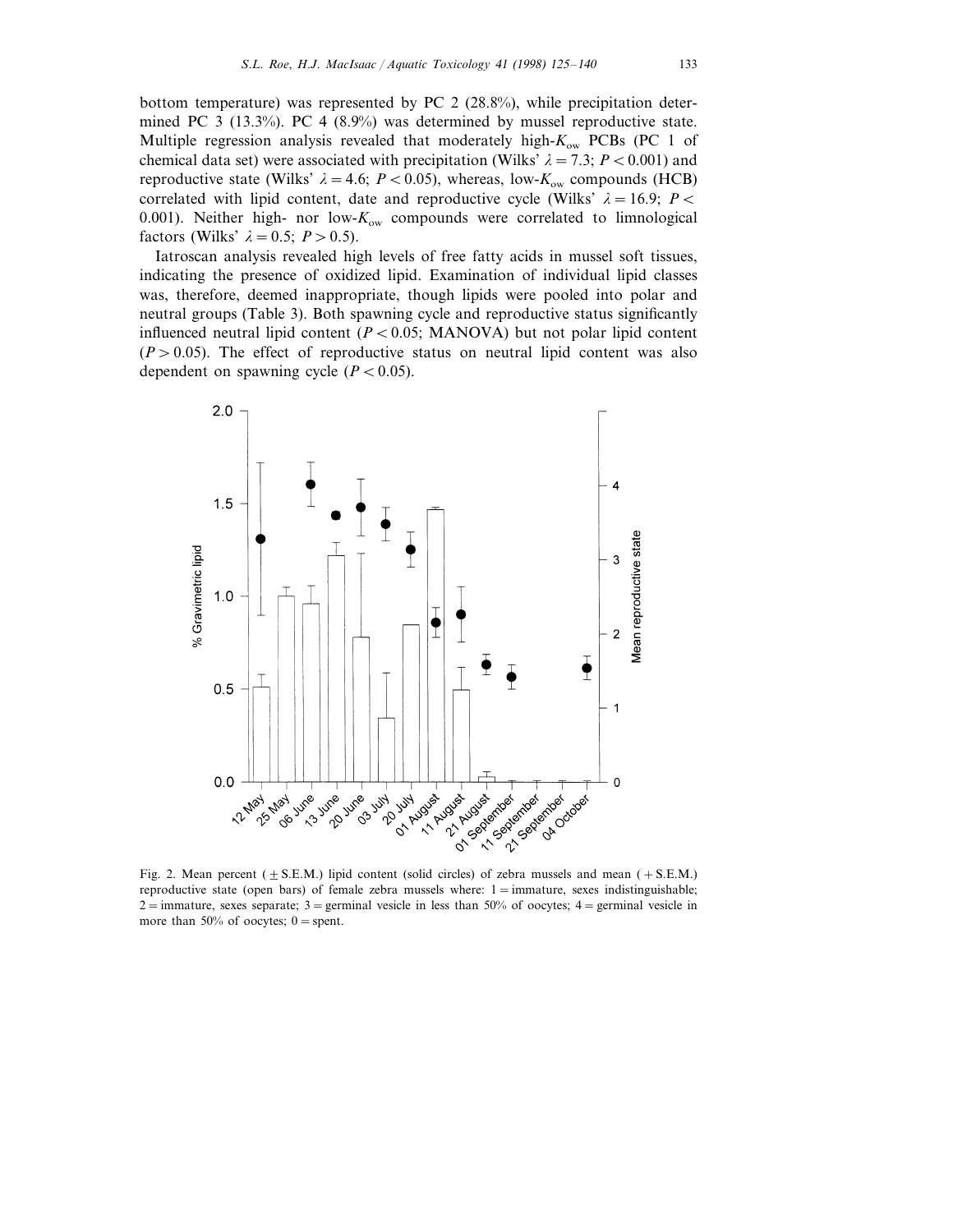| Date      | Mussel reproductive status | $\%$ NLI      | $\%$ PLI      | $%$ TLI       |
|-----------|----------------------------|---------------|---------------|---------------|
| 12 May    | Immature                   | $0.48 + 0.02$ | $0.75 + 0.02$ | $1.23 + 0.02$ |
| 20 June   | Gravid                     | $0.48 + 0.03$ | $0.87 + 0.03$ | $1.35 + 0.06$ |
| 3 July    | Spent                      | $0.67 + 0.12$ | $0.81 + 0.05$ | $1.48 + 0.17$ |
| 20 July   | Immature                   | $0.57 + 0.03$ | $0.82 + 0.03$ | $1.39 + 0.08$ |
| 1 August  | Gravid                     | $0.32 + 0.02$ | $0.77 + 0.06$ | $1.10 + 0.07$ |
| 21 August | Spent                      | $0.20 + 0.01$ | $0.67 + 0.03$ | $0.87 + 0.04$ |
|           |                            |               |               |               |

Mean ( $\pm$  S.E.M.) % of total wet mass of neutral lipid (NLI), polar lipid (PLI) and total lipids (TLI) as quantified by Iatroscan

Concentrations of all but the two lowest  $K_{ow}$  compounds surveyed (HCB and PCB 31/28) were correlated with neutral lipid content  $(r^2 = 0.64; P < 0.05)$ . By contrast, total gravimetric lipid and total Iatroscan lipid correlated poorly with all chemicals except PCB 118 ( $r^2 = 0.60$ ;  $P < 0.05$ ). In addition, contaminant concentrations normalized to neutral lipid content gradually increased from May through to August for all but the lowest and highest  $K_{ow}$  compounds (Fig. 3), though no such patterns were evident for values adjusted for gravimetric lipid content (Table 2).

Mussels were induced to spawn in the laboratory on 20 June, 20 July and 11 August. In all instances, no significant differences in gravimetric lipid content or chemical concentrations between spent male and female mussels were detected



Fig. 3. Temporal variation in mean  $(+ S.E.M.)$  contaminant concentrations normalized to neutral lipid content of each of two low-, mid- and high-*K*ow compounds and total PCBs. The six dates represent sexually immature, gravid and spent mussels for the two spawning cycles.

Table 3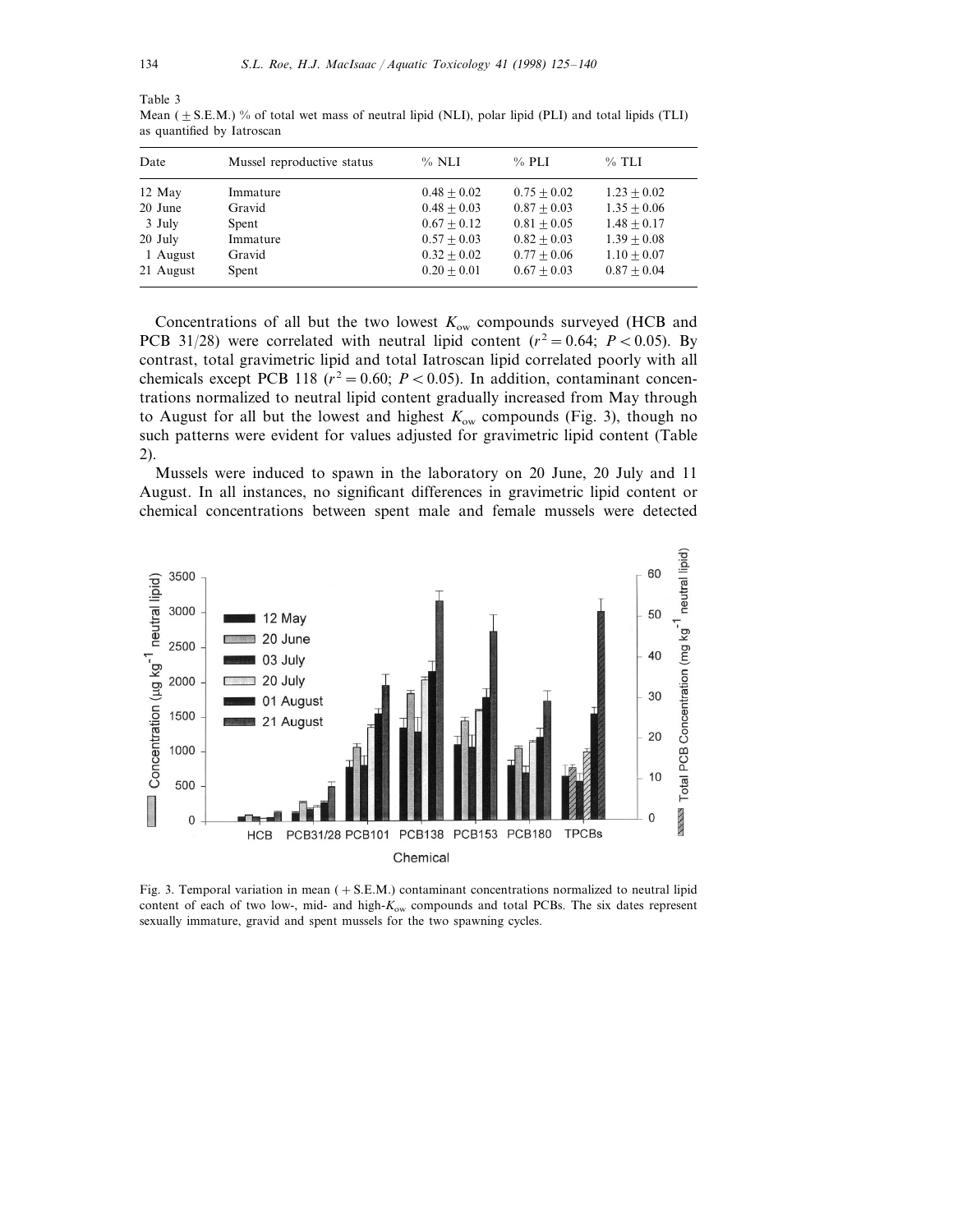

Fig. 4. Differences in mean (+S.E.M.) contaminant body burdens between gravid (open bars) and spent (solid bars) mussels for animals spawned in the laboratory on 20 June, 20 July and 11 August. Differences in percentage lipid are shown in the inset.

(paired *t*-tests,  $\alpha = 0.005$ ). As such, spent male and female concentrations were averaged for each replicate. Gravid and spent mussels did not differ with respect to either gravimetric lipid content or concentrations (gravimetric lipid-adjusted) of any of the nine chemicals (Fig. 4; paired *t*-tests;  $\alpha = 0.005$ ).

### **4. Discussion**

The zebra mussel population surveyed in this study was skewed toward females (61.1–65.6%), in contrast to findings of Garton and Haag (1993) who reported an equal sex ratio for a Lake Erie population. Other European and North American populations also exhibit a slight bias (55–60%) toward females (Walz, 1978; Mackie, 1991). The mussel population surveyed here exhibited two spawning events during 1995. Multiple spawning events in *D*. *polymorpha* have been documented for other North American and European populations (Borcherding, 1991; Mackie, 1993; Gist et al., 1997).

Gravimetrically-determined total lipid levels reported herein are comparable to published values (1.2–1.8% wet-weight; van der Oost et al., 1988; Brieger and Hunter, 1993). Moreover, temporal variation in total lipid content exhibited by zebra mussels in this study (Fig. 2) is consistent with previous observations from Lakes Erie and St. Clair (Dermott et al., 1993; Nalepa et al., 1993). Variability in lipid content is thought to reflect changes in food quality and quantity (Walz, 1979; Garton and Haag, 1993). Workers have also attributed changes in lipid content in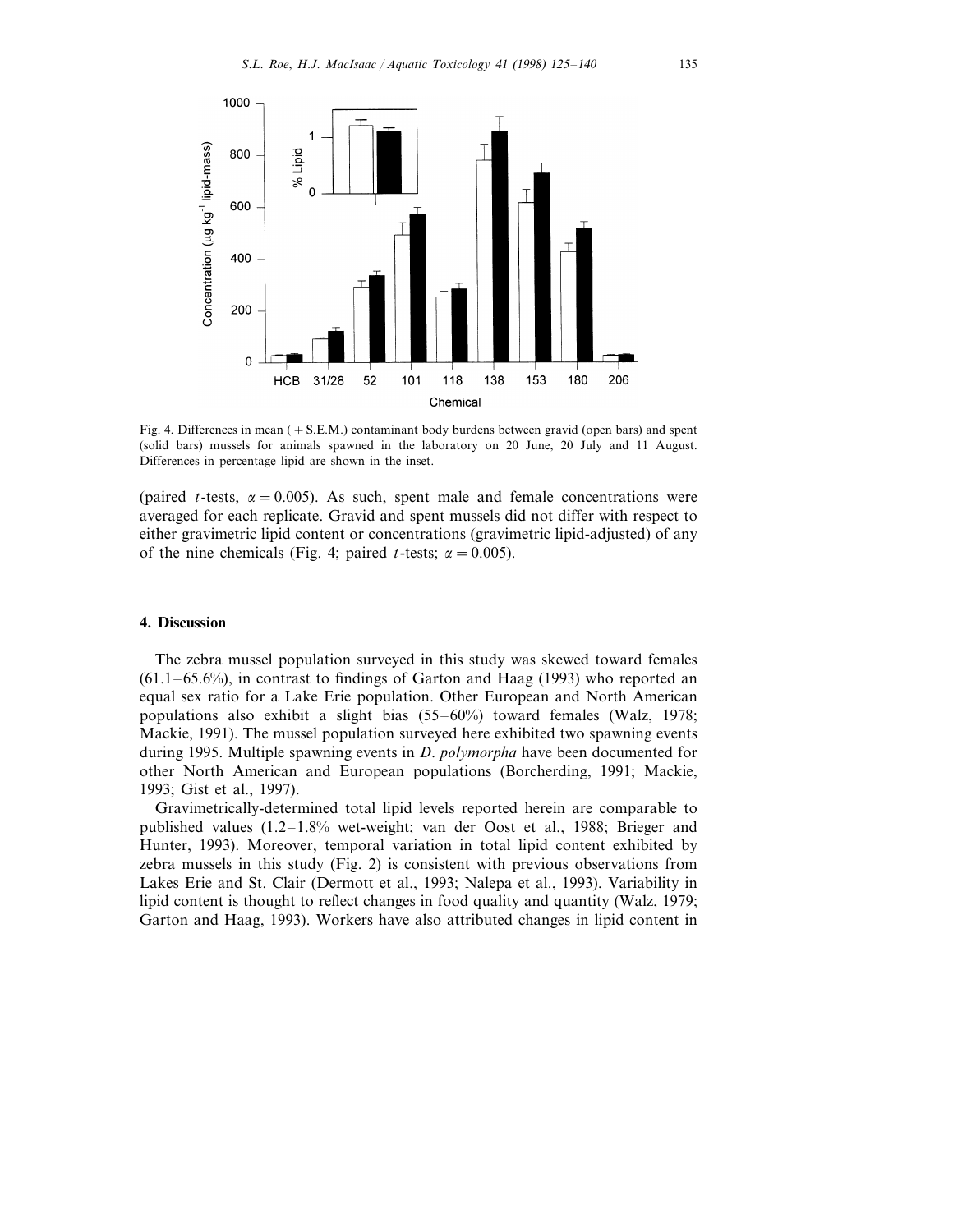bivalves to reproductive activity, though without direct confirmation (Pieters et al., 1980; Zandee et al., 1980; Nalepa et al., 1993). In this study, the association between reproductive status and lipid content does not appear to be as direct as traditionally assumed. For example, on August 1st lipid content was low even though mussels were gravid and nearly fully mature (Fig. 2). Furthermore, there was minimal loss of lipid observed in lab-spawned *D*. *polymorpha* (Fig. 4). This finding was surprising considering that zebra mussels may lose up to 50% of dry mass during gamete release (Borcherding, 1991; Sprung, 1991; Garton and Haag, 1993). Although oocytes from fish and other mussels generally contain a higher lipid content that somatic tissue (Pieters et al., 1980; Miller, 1993), estimates for zebra mussel oocytes vary from 9.8 to 78.8% of dry mass (Sprung, 1989). That lipid content did not significantly decrease for laboratory-spawned mussels in this study suggests that oocytes contained relatively low amounts of lipid. Lipid levels, for mussels with low-lipid oocytes, could be related more to other physiological or environmental factors than to reproductive activity. Separation of lipid content and reproductive status on different principal components analysis (PC analysis) lends additional support to this concept.

It is also interesting that limnological factors such as chlorophyll *a* and lake temperature were separated from reproduction by PC analysis. While temperature is thought to be a proximate cue for spawning, variation in phytoplankton abundance is believed to have a more direct effect (Ram and Nichols, 1993; Gist et al., 1997). Variation in chlorophyll concentration was unrelated to mussel reproduction (Table 1; Fig. 2), though it is possible that chlorophyll did not provide an accurate measure of food available to mussels.

Concentrations of organochlorine contaminants in zebra mussels reported here are three to five times higher than those for similar-sized mussels found elsewhere in the basin. In this study, maximum concentrations ranged from 100 to 3000 mg kg<sup>−</sup><sup>1</sup> lipid for HCB and PCB 138, respectively, (Table 2), whereas, concentrations of the same chemicals were less than 200 µg kg<sup>-1</sup> lipid elsewhere in the basin (Morrison et al., 1995; Mazak et al., 1997). The relatively high concentrations observed here almost certainly reflect the close proximity of the sampling site to the Detroit River, the primary source of contaminants to Lake Erie (Kauss and Hamdy, 1985; Oliver and Bourbonniere, 1985).

Results from this study demonstrate that contaminant concentrations in zebra mussels are significantly influenced by physiological and environmental factors. Variation in mid- and high- $K_{\text{ow}}$  compounds were related to reproductive state and to precipitation, whereas, that of the least hydrophobic compound surveyed (HCB) was related to lipid content and reproductive cycle only. However, direct links are difficult to make. The increase in contaminant concentrations on 20 July occurred prior to sexual maturation of the mussels or of any decrease in lipid content, both of which occurred on 1 August (Table 2; Fig. 2). The increase in chemical concentration did, however, follow two consecutive days of the heaviest rainfall measured over the study period. That other heavy showers did not result in an increase in contaminant body burdens indicates that a precipitation threshold may exist below which contaminant influx to rivers and the lake is negligible.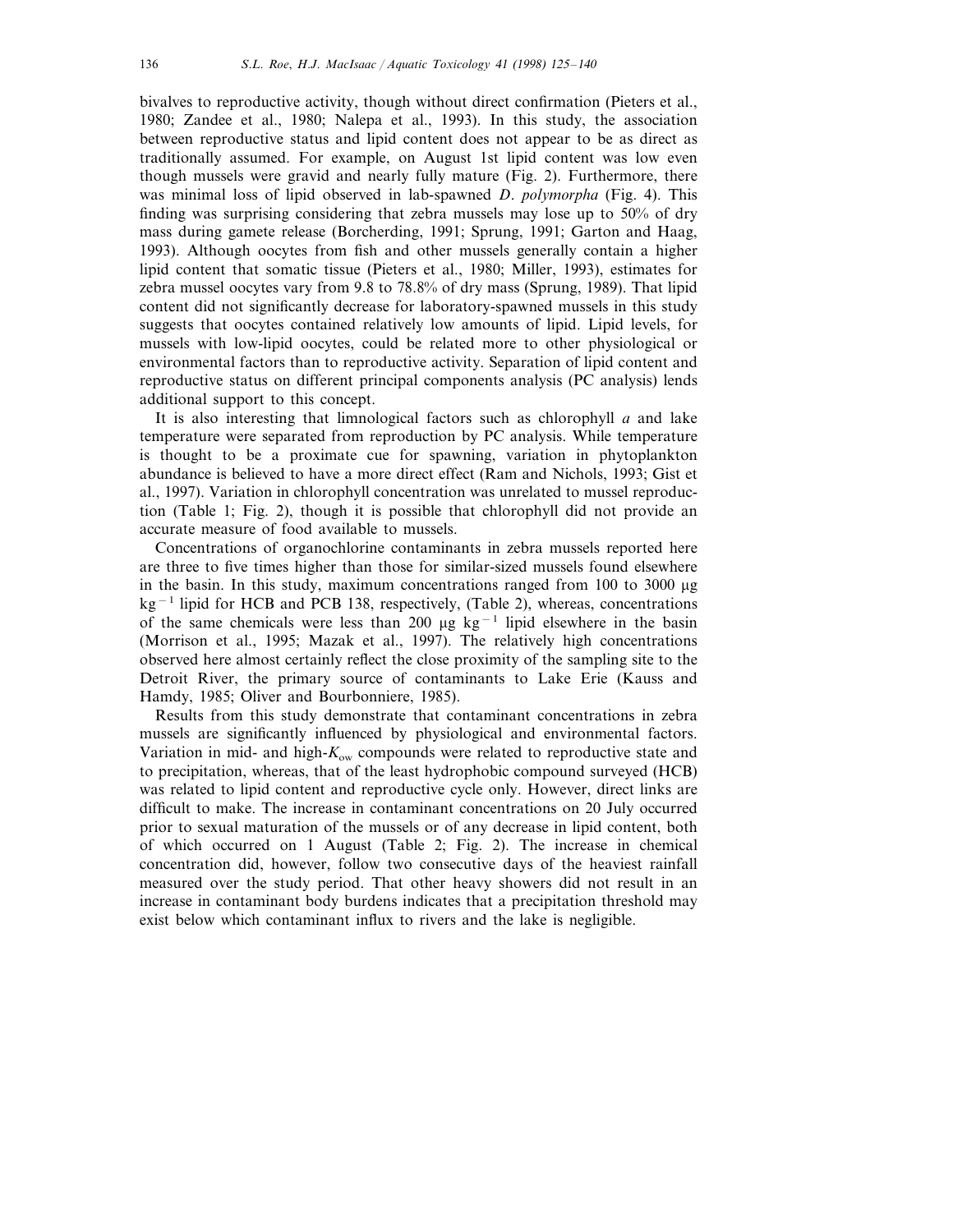Chemical concentrations in mussels may have increased initially owing to storm activity and remained high, thereafter, due to a rapid decrease in lipid. Time to essential steady state for organochlorine contaminants in zebra mussels ranges from 20 to 85 days (Morrison et al., 1995). Between 20 July and 01 August, total lipid content declined ca. 36% (Fig. 2). A second, smaller increase in concentration (14–29%) on 21 August was matched by a further 28% reduction in total lipid content (Table 2, Fig. 2). Neutral lipid content fell 70% between 3 July and 21 August (Table 3). The decline in lipid but not chemical concentrations may result in non-equilibrium conditions in which the fugacity of the organism exceeds that of its environment. This condition would particularly affect dynamics of high-*K*ow compounds in mussels with low lipid levels because of slow elimination rates (Bruner et al., 1994; Morrison et al., 1995). These findings suggest that mussels may achieve only quasi-steady-state conditions due to fluctuations in lipid levels and reproductive state (Pizza and O'Connor, 1983; Capuzzo et al., 1989).

Temporal variation in PCB concentrations in this study corresponded more with neutral lipid content than with either gravimetric total lipid or Iatroscan total lipid. These patterns suggest that equilibrium partitioning may depend more on neutral than on total lipids, and that variation in neutral lipids may partially explain anomalies in lipid-adjusted contaminant concentrations. For example, Hummel et al. (1989) detected no difference in PCB concentrations on a neutral lipid (fat) basis in tissues of *Mytilus edulis*. Likewise, Delbeke et al. (1995) found that 50% of the variability in PCB concentrations observed in an aquatic food web could be explained by normalization to neutral lipid content. The increase in neutral lipid-adjusted chemical concentrations during our study (Fig. 3) suggests that neutral lipids decreased faster than chemicals could be eliminated from mussels.

Reproductive (i.e. gonad) development influenced body burdens of moderately high- $K_{ow}$  PCBs, though it was decoupled from actual spawning events (Fig. 2; Table 2). For example, no significant differences were observed in concentrations of the nine selected compounds among gravid and spent individuals (Fig. 4). Hummel et al. (1989) observed that mantle tissues accounted for up to 40% of PCB body burden in *M*. *edulis* and speculated that a substantial proportion of contaminants may be shed during spawning. Spawning-induced elimination of organochlorine contaminants has been reported in female fishes (Westin et al., 1983; Miller, 1994). The effect of spawning by males on contaminant dynamics is less certain. Spawning by paddlefish (*Polyodon spathula*) resulted in greater losses in PCB concentration in females than in males because the mass of milt was less than that of roe (Gundersen and Pearson, 1992). However, spawning resulted in similar losses of tetrachlorobiphenyl by male and female rainbow trout (*Oncorhynchus mykiss*; Guiney et al., 1979). We did not detect differences between male and female mussels with regard to percentage lipid content and contaminant concentration before and after spawning. However, this result must be interpreted with caution, considering that spawning in females may not have been complete.

In summary, limnological factors (including chlorophyll *a* concentration) did not explain temporal variation in contaminant concentrations. Rather, contaminant levels corresponded best with variation in mussel reproductive development, spawning cycle, precipitation and neutral lipid level in mussels.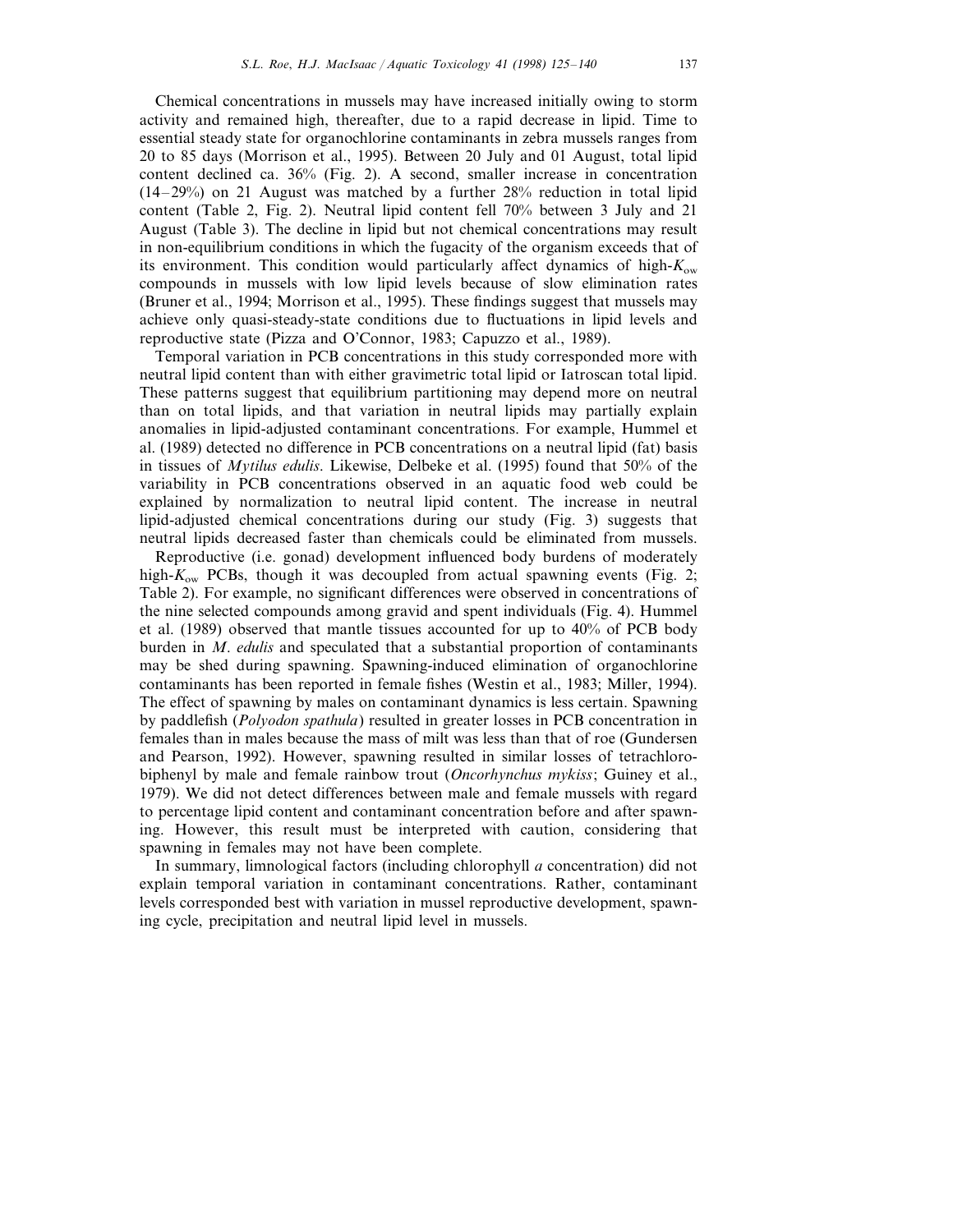#### **Acknowledgements**

We thank Dr Rodica Lazar and David Qiu (Great Lakes Institute, University of Windsor) for their assistance in performing contaminant and lipid analysis and Joann Cavaletto (Great Lakes Environmental Research Laboratory, Ann Arbor, Michigan) for performing the Iatroscan analysis. Andrew Bially and Robert Coulas assisted with field work. Drs Doug Haffner and Mike Weis provided insightful comments on this project. This study was supported financially by a grant from the Natural Sciences and Engineering Research Council of Canada to H.J.M. and by an Ontario Ministry of Environment and Energy (666G) grant to H.J. MacIsaac, G.D. Haffner and J.J. Ciborowski.

#### **References**

- Borcherding, J., 1991. The annual reproductive cycle of the freshwater mussel *Dreissena polymorpha* Pallas in lakes. Oecologia 87, 208–218.
- Brieger, G., Hunter, R.D., 1993. Uptake and depuration of PCB 77, PCB 169 and hexachlorobenzene by zebra mussels (*Dreissena polymorpha*). Ecotoxicol. Environ. Saf. 26, 153–165.
- Bruner, K.A., Fisher, S.W., Landrum, P.F., 1994. The role of the zebra mussel, *Dreissena polymorpha*, in contaminant cycling: I. The effect of body size and lipid content on the bioconcentration of PCBs and PAHs. J. Great Lakes Res. 20, 725–734.
- Capuzzo McDowell, J., Farrington, J.W., Rantamaki, P., Clifford, C.H., Lancaster, B.A., Leavitt, D.F., Jia, X., 1989. The relationship between lipid composition and seasonal differences in the distribution of PCBs in *Mytilus edulis* L. Mar. Environ. Res. 28, 259–264.
- Claisse, D., 1989. Chemical contamination of French coasts: the results of 10 years mussel watch. Mar. Pollut. Bull. 20, 523–528.
- Connell, D.W., 1988. Bioaccumulation behavior of persistent organic chemicals with aquatic organisms. Rev. Environ. Contam. Toxicol. 101, 117–154.
- Delbeke, K., Teklemariam, T., de la Cruz, E., Sorgeloos, P., 1995. Reducing variability in pollution data: the use of lipid classes for normalization of pollution data in marine biota. Int. J. Environ. Anal. Chem. 58, 147–162.
- Dermott, R., Mitchell, J., Murray, I., Fear, E., 1993. Biomass and production of zebra mussels (*Dreissena polymorpha*) in shallow waters of northeastern Lake Erie. In: Nalepa, T.F., Schloesser, D.W. (Eds.), Zebra Mussels: Biology, Impacts and Control. Lewis Publishers, Boca Raton, pp. 399–413.
- Duursma, E.K., Nieuwenhuize, J., van Liere, J.M., 1984. Organochlorine contamination of the Dutch delta region as 'watched' by mussels. Water Sci. Technol. 16, 619–622.
- Fallon, M.E., Horvath, F.J., 1985. Preliminary assessment of contaminants in soft sediments of the Detroit River. J. Great Lakes Res. 11, 373–378.
- Fisher, S.W., Gossiaux, D.C., Bruner, K.A., Landrum, P.F., 1993. Investigations of the toxicokinetics of hydrophobic contaminants in the zebra mussel (*Dreissena polymorpha*). In: Nalepa, T.F., Schloesser, D.W. (Eds.), Zebra Mussels: Biology, Impacts and Control. Lewis Publishers, Boca Raton, pp. 465–490.
- Furlong, E.T., Carter, D.S., Hites, R.A., 1988. Organic contaminants in sediments from the Trenton Channel of the Detroit River, Michigan. J. Great Lakes Res. 14, 489–501.
- Garton, D.W., Haag, W.R., 1993. Seasonal reproductive cycles and settlement patterns of *Dreissena polymorpha* in western Lake Erie. In: Nalepa, T.F., Schloesser, D.W. (Eds.), Zebra Mussels: Biology, Impacts and Control. Lewis Publishers, Boca Raton, pp. 111–128.
- Giese, F., Krüger, A., 1992. Biomonitoring of organochlorines in surface waters of Berlin and the Lake Stechlin. In: Neumann, D., Jenner, H.A. (Eds.), The Zebra Mussel, *Dreissena polymorpha*. Gustav Fischer Verlag Publishers, New York, pp. 245–254.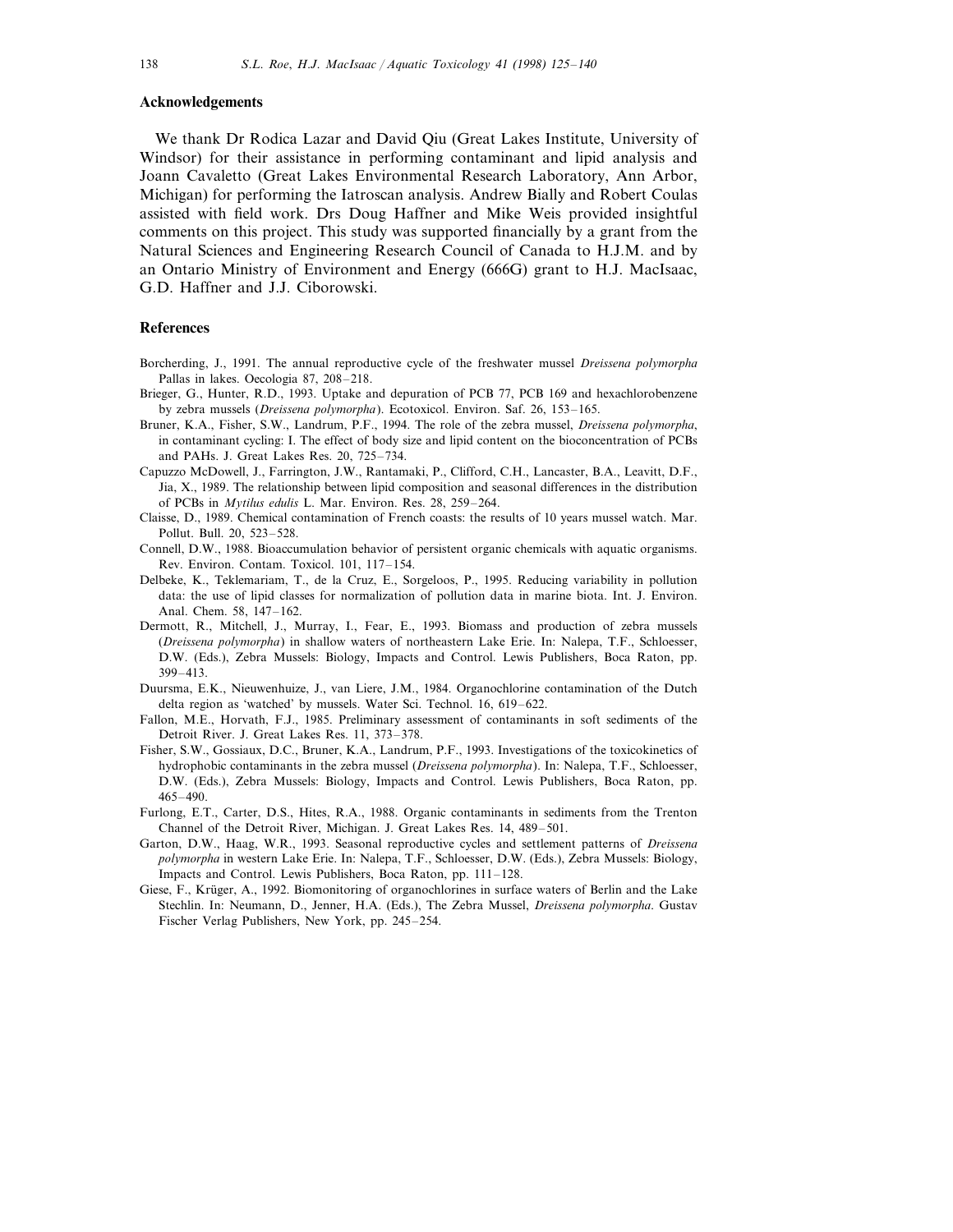- Gist, D.H., Miller, M.C., Brence, W.A., 1997. Annual reproductive cycle of the zebra mussel in the Ohio River: a comparison with Lake Erie. Arch. Hydrobiol. 138, 365–379.
- Goldberg, E.D., Bowen, V.T., Farrington, J.W., Harvey, G., Martin, J.H., Parker, P.L., Risebrough, R.W., Robertson, W., Schneider, E., Gamble, E., 1978. The mussel watch. Environ. Conserv. 5, 101–125.
- Guiney, P.D., Melancon, M.J. Jr., Lech, J.J., Peterson, R.E., 1979. Effects of egg and sperm maturation and spawning on the distribution and elimination of a polychlorinated biphenyl in rainbow trout (*Salmo gairdneri* ). Toxicol. Appl. Pharmacol. 47, 261–272.
- Gundersen, D.T., Pearson, W.D., 1992. Partitioning of PCBs in the muscle and reproductive tissues the paddlefish, *Polyodon spathula*, at the falls of the Ohio River. Bull. Environ. Contam. Toxicol. 49, 455–462.
- Hummel, H., UitOudeGroeneveld, J.P., Nieuwenhuize, J., van Liere, J.M., Bogaards, R.H., de Wolf, L., 1989. Relationship between PCB in mussels *Mytilus edulis*. Mar. Environ. Res. 28, 438–493.
- Hummel, H., Bogaards, R.H., Nieuwenhuize, J., de Wolf, L., van Liere, J.M., 1990. Spatial and seasonal differences in the PCB content of the mussel *Mytilus edulis*. Sci. Total Environ. 92, 155–163.
- Hurlbert, S.H., White, M.D., 1993. Experiments with freshwater invertebrate zooplanktivores: quality of statistical analyses. Bull. Mar. Sci. 53, 128–153.
- Kates, M., 1986. Techniques in lipidology: isolation, analysis and identification of lipids. In: Burdon, R.H., van Knippenberg, P.H. (Eds.), Laboratory Techniques in Biochemistry and Molecular Biology, Vol. III, Pt. 2. Elsevier, Amsterdam, p. 464.
- Kauss, P.B., Hamdy, Y.S., 1985. Biological monitoring of organochlorine contaminants in the St. Clair and Detroit Rivers using the introduced clam, *Elliptio complanatus*. J. Great Lakes Res. 11, 247–263.
- Kraak, M.H.S., Scholten, M.C.T., Peeters, W.H.M., de Kock, W.C., 1991. Biomonitoring of heavy metals in the western European Rivers Rhine and Meuse using the freshwater mussel *Dreissena polymorpha*. Environ. Pollut. 74, 101–114.
- Lazar, R., Edwards, R.C., Metcalfe, C.D., Metcalfe, T., Gobas, F.A.P.C., Haffner, G.D., 1992. A simple, novel method for the quantitative analysis of coplanar (non-orthosubstituted) polychlorinated biphenyls in environmental samples. Chemosphere 25, 493–504.
- Leach, J.H., 1993. Impacts of the zebra mussel (*Dreissena polymorpha*) on water quality and fish spawning reefs in western Lake Erie. In: Nalepa, T.F., Schloesser, D.W. (Eds.), Zebra Mussels: Biology, Impacts and Control. Lewis Publishers, Boca Raton, pp. 381–397.
- Lind, O.T., 1979. Handbook of Common Methods in Limnology. C.V. Mosby, St. Louis, pp. 199.
- Mackay, D., 1982. Correlation of bioconcentration factors. Environ. Sci. Technol. 16, 274–278.
- Mackie, G.L., 1991. Biology of the exotic zebra mussel, *Dreissena polymorpha* in relation to native bivalves and its potential impact in Lake St Clair. Hydrobiologia 219, 251–268.
- Mackie, G.L., 1993. Biology of the zebra mussel (*Dreissena polymorpha*) and observations of mussel colonization on unionid bivalves in Lake St. Clair of the of Great Lakes. In: Nalepa, T.F., Schloesser, D.W. (Eds.), Zebra Mussels: Biology, Impacts and Control. Lewis Publishers, Boca Raton, pp. 153–165.
- Mazak, E.J., MacIsaac, H.J., Servos, M.R., Hesslein, R., 1997. Influence of feeding habits on organochlorine contaminant accumulation in waterfowl on the Great Lakes. Ecol. Applic. 7, 1133–1143.
- Mersch, J., Jeanjean, A., Spor, H., Pihan, J.-C., 1992. The freshwater mussel *Dreissena polymorpha* as a bioindicator for trace metals, organochlorines and radionuclides. In: Neumann, D., Jenner, H.A. (Eds.), The Zebra Mussel, *Dreissena polymorpha*. Gustav Fischer Verlag, New York, pp. 245–254.
- Miller, M.A., 1993. Maternal transfer of organochlorine compounds in Salmonines to their eggs. Can. J. Fish. Aquat. Sci. 50, 1405–1413.
- Miller, M.A., 1994. Organochlorine concentration dynamics in Lake Michigan Chinook salmon (*Oncorhynchus tshawytscha*). Arch. Environ. Contam. Toxicol. 27, 367–374.
- Morrison, H., Yankovich, T., Lazar, R., Haffner, G.D., 1995. Elimination rate constants of 36 PCBs in zebra mussels (*Dreissena polymorpha*) and exposure dynamics in the Lake St. Clair–Lake Erie corridor. Can. J. Fish. Aquat. Sci. 52, 2574–2582.
- Nalepa, T.F., Cavaletto, J.F., Ford, M., Gordon, W.M., Wimmer, M., 1993. Seasonal and annual variation in weight and biochemical content of the zebra mussel (*Dreissena polymorpha*) in Lake St. Clair. J. Great Lakes Res. 19, 541–552.